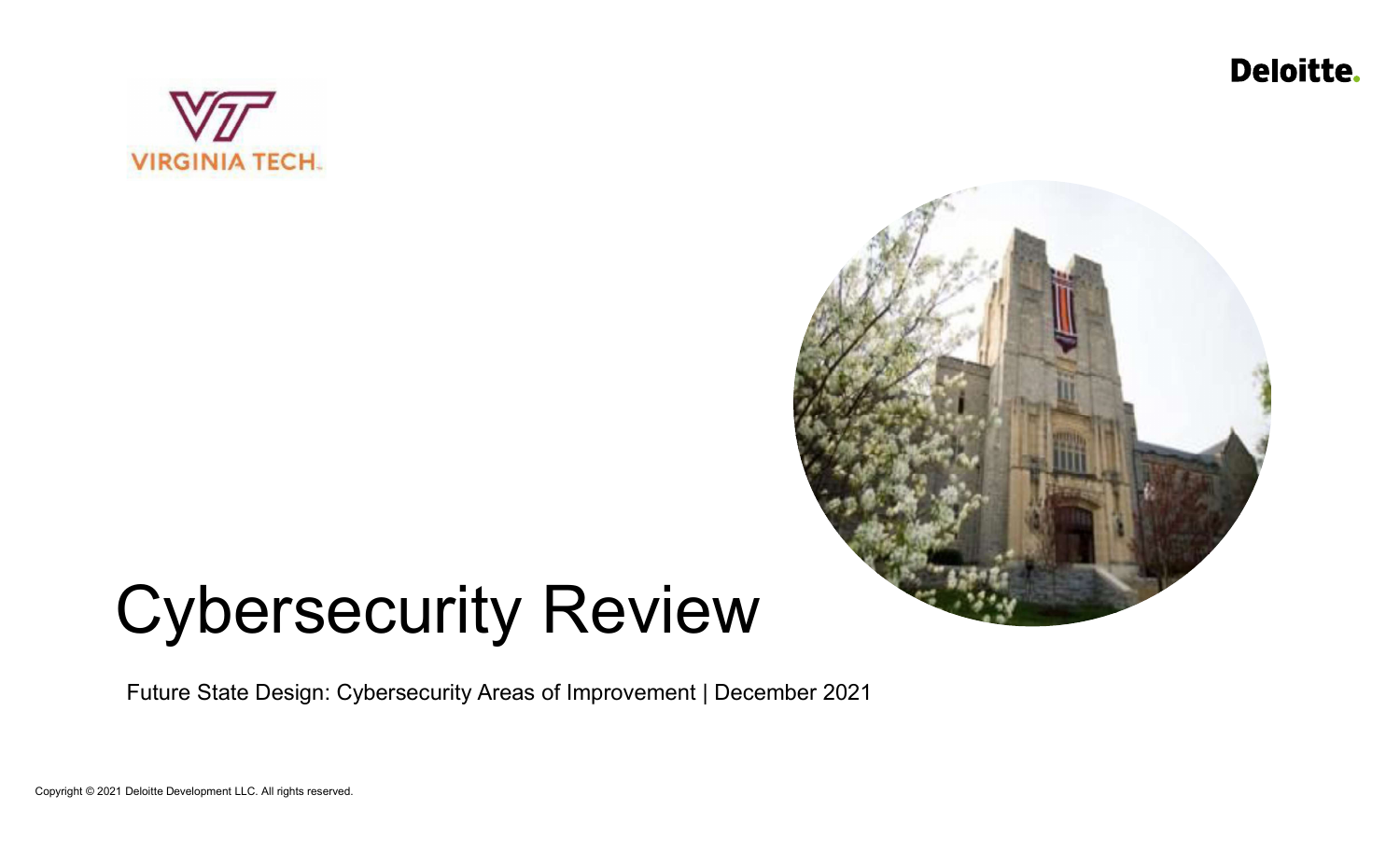

# BREAKDOWN OF ASSESSMENT CONTROLS

The below infographics illustrate the current state assessment results (left) and how CIS v8 works in tandem with NIST 800-171 to improve cybersecurity produces. NIST 800-171 has been adapted as a maturity framework to identify additional cybersecurity growth opportunities given Virginia Tech currently utilizes<br>The below infographics illustrate the current state assessmen **EXEMENT CONTROLS**<br>
CIST DEPOPERT CONTROUS<br>
The below infographics illustrate the current state assessment results (left) and how CIS v8 works in tandem with NIST 800-171 to improve cybersecurity<br>
DRIGITS V8. as its compli learn more about the framework and to reduce the risk surrounding Controlled Unclassified Information (CUI), Financial Information Systems, and Student Information Systems.





Framework Overlap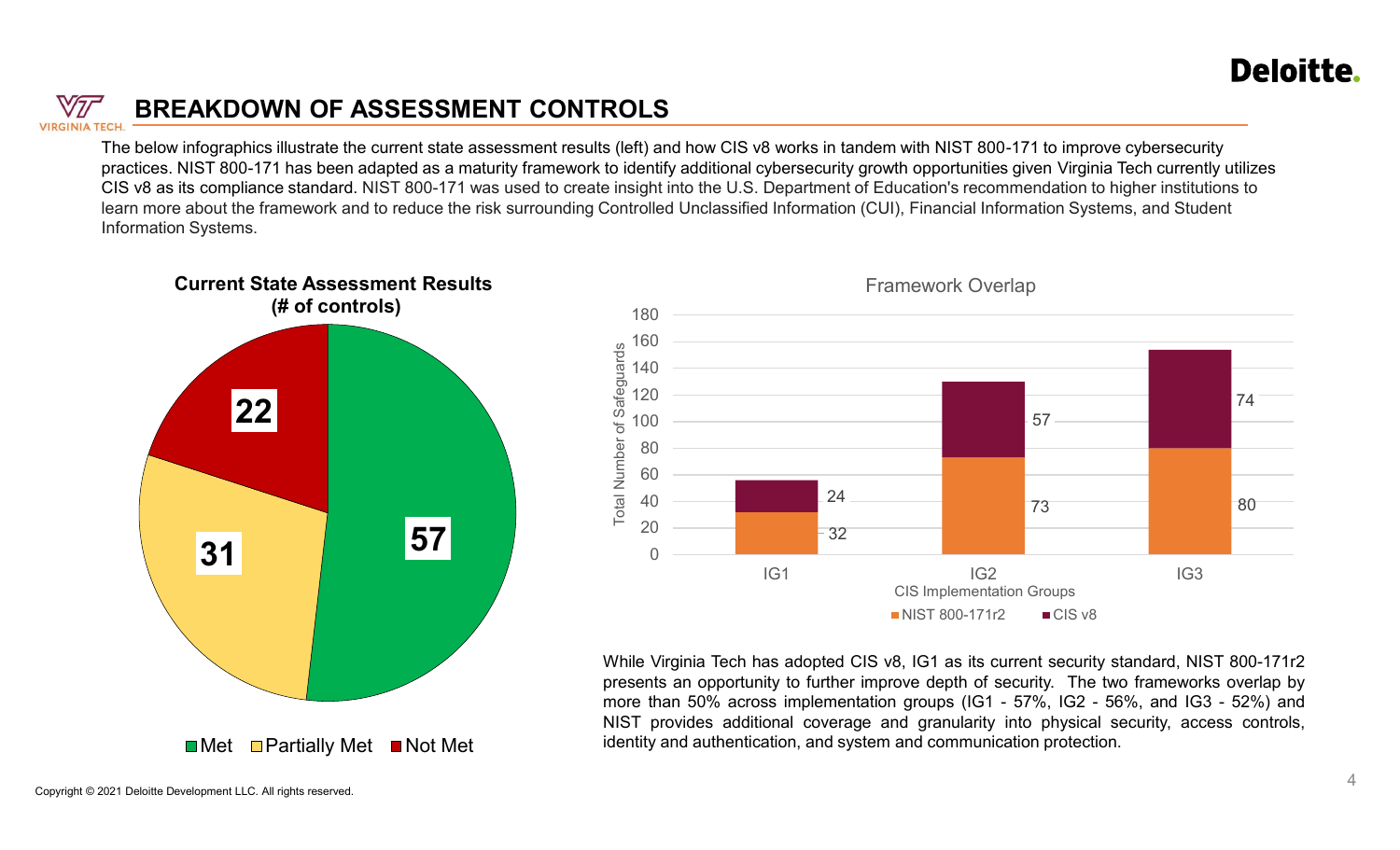

### STRATEGIC APPROACH

STRATEGIC APPROACH<br>Detailed below is a high-level strategic approach across three phases; Prepare & Assess, Prioritize & Plan, and Remediate for Virginia Tech'<br>taking into consideration the target/future state and goals of the university is the prime consideration to drive priority and implementation order.

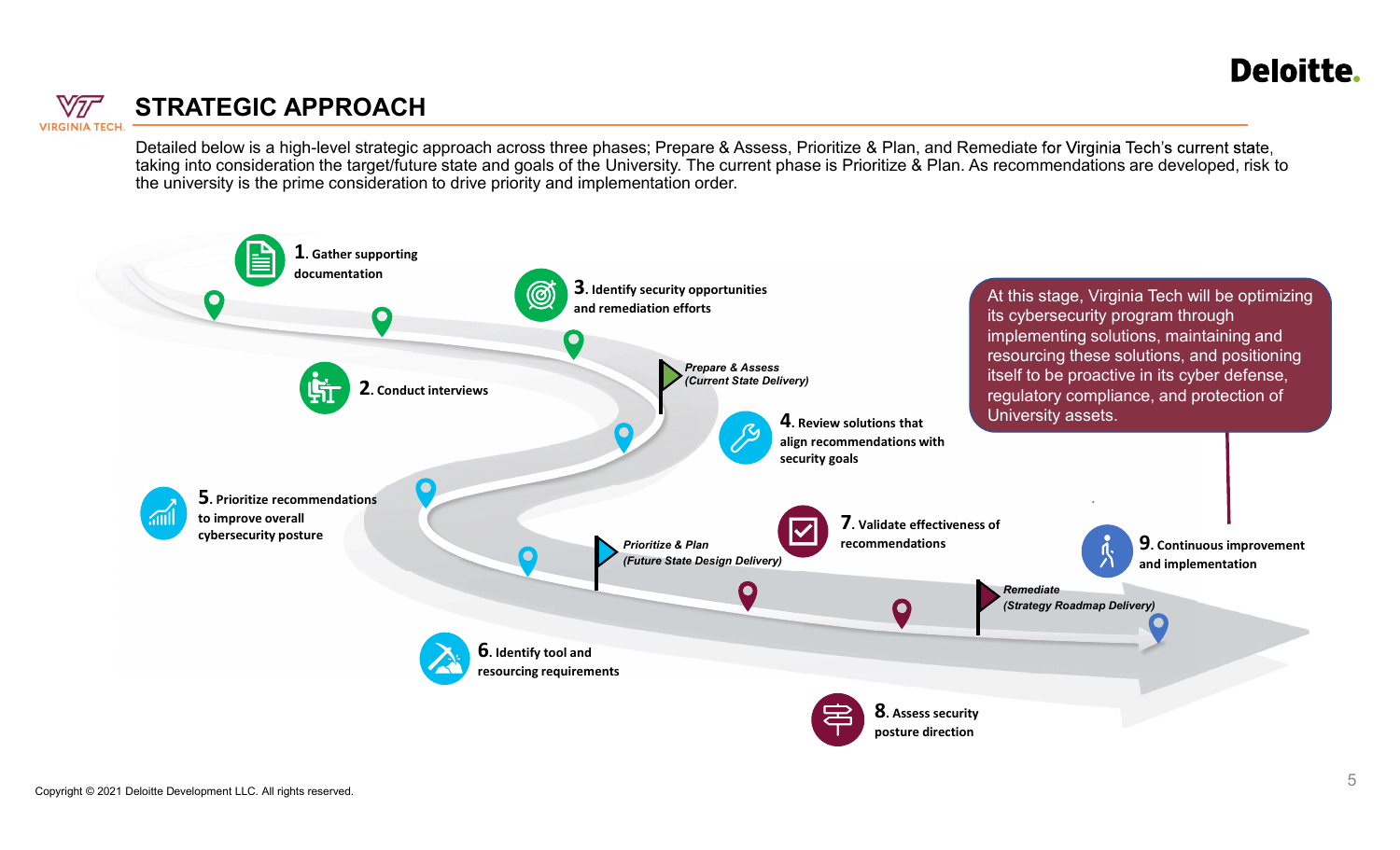# **VIRGINIA TECH**

### FUTURE STATE TACTICAL APPROACH

recommendations are developed, identified, and prioritized, as well as what influences the approach.

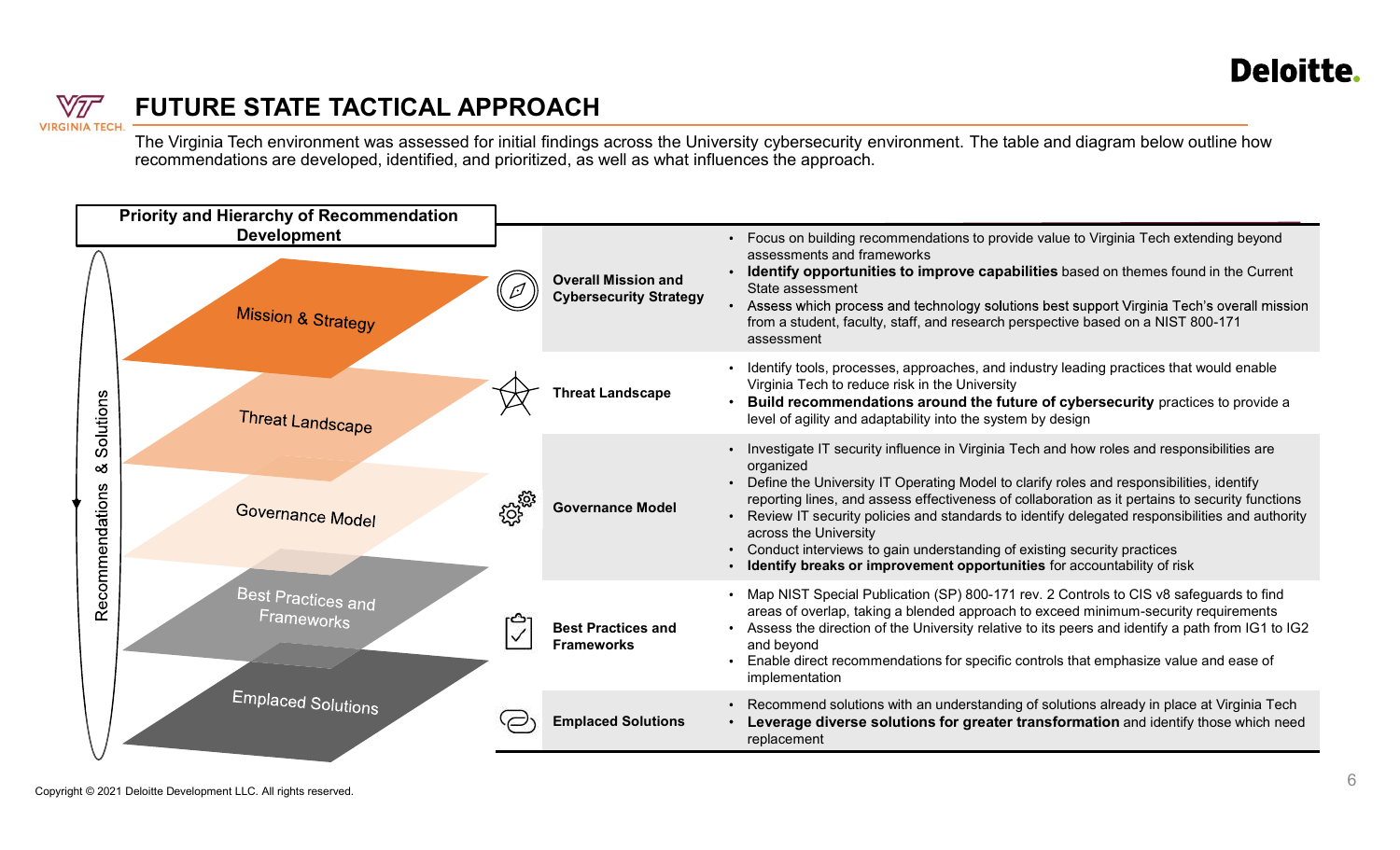# **VIRGINIA TECH**

### CREATING LONG TERM IMPACT

The diagram below represents the intent of the recommendations with foundational 'pillars' across governance, capability, visibility, understanding, standardization, and compliance as they relate to Virginia Tech's cybersecurity posture. Recommendations and themes are also weighed against confidentiality,



7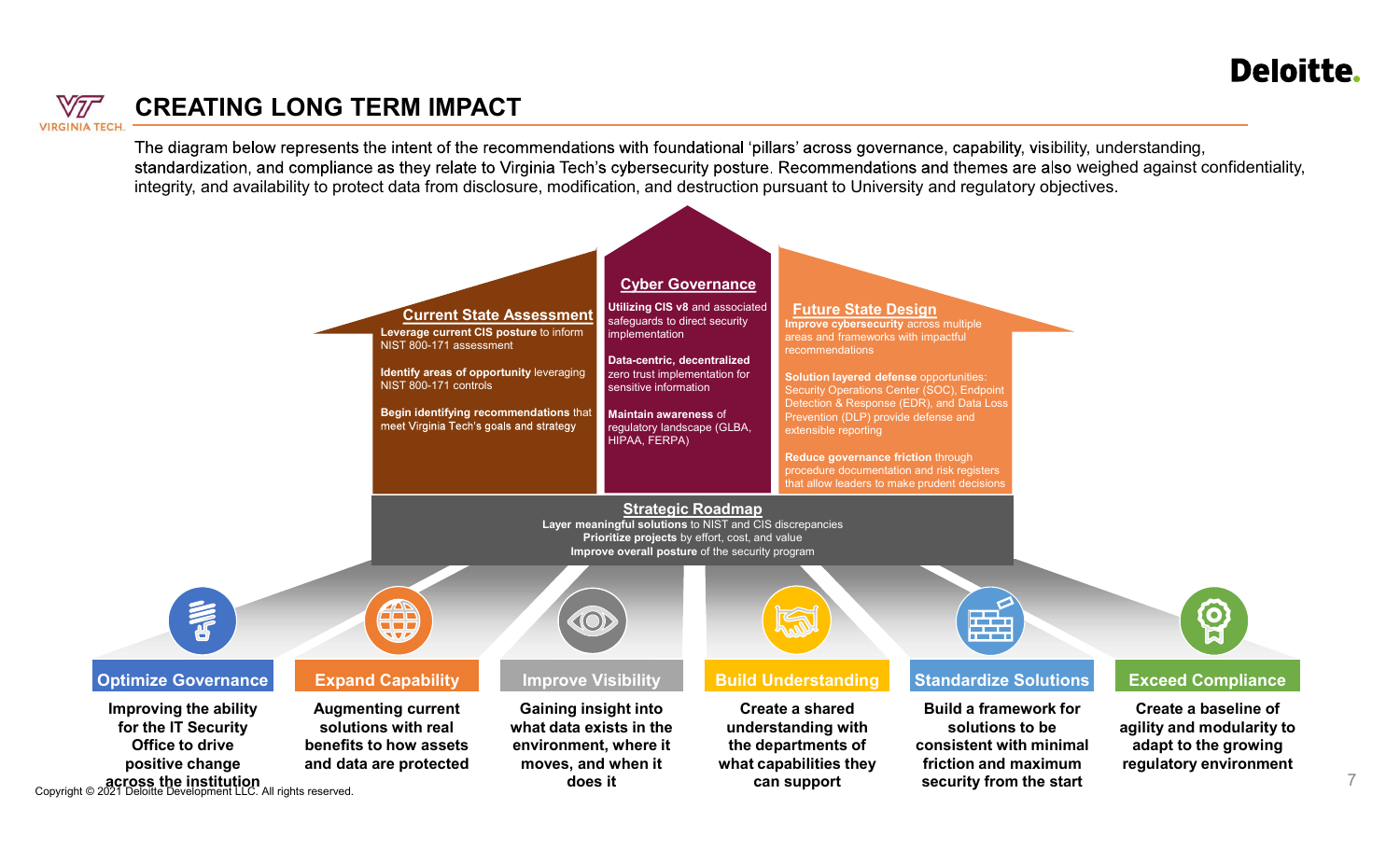

### RECOMMENDATION #1: ELEVATE VIRGINIA TECH TO CIS IG2

#### **Requirements**

|                                  |                                                                                                                                       | <b>Deloiti</b>                                                                                                                                                                                                                                                                                                                                           |  |  |  |
|----------------------------------|---------------------------------------------------------------------------------------------------------------------------------------|----------------------------------------------------------------------------------------------------------------------------------------------------------------------------------------------------------------------------------------------------------------------------------------------------------------------------------------------------------|--|--|--|
| $\sqrt{2}T$                      | <b>RECOMMENDATION #1: ELEVATE VIRGINIA TECH TO CIS IG2</b>                                                                            |                                                                                                                                                                                                                                                                                                                                                          |  |  |  |
| <b>SINIA TECH</b>                |                                                                                                                                       |                                                                                                                                                                                                                                                                                                                                                          |  |  |  |
| and similar security frameworks. |                                                                                                                                       | Expanding the compliance of the university to CIS IG2 and IG3 would significantly reduce risk by protecting assets (people, systems, data) from threat actors with a layered<br>defense strategy while also increasing uniformity of control application across the University. This approach also blends frameworks and increases crossover between CIS |  |  |  |
|                                  | <b>Requirements</b>                                                                                                                   |                                                                                                                                                                                                                                                                                                                                                          |  |  |  |
| <b>Focus Area</b>                | <b>Remarks</b>                                                                                                                        |                                                                                                                                                                                                                                                                                                                                                          |  |  |  |
| $\bullet$ People                 | The addition of FTEs or 3 <sup>rd</sup> party personnel would reduce time to completion and be necessary to maintain the new posture. |                                                                                                                                                                                                                                                                                                                                                          |  |  |  |
| <b>Process</b>                   | This recommendation is very process-heavy in its addition of safeguards and the need to add processes and procedures.                 |                                                                                                                                                                                                                                                                                                                                                          |  |  |  |
|                                  | Additional technologies will need to be procured in the transition to IG2, but they can be deferred to later stages of adoption.      |                                                                                                                                                                                                                                                                                                                                                          |  |  |  |
| <b>i</b> Technology              |                                                                                                                                       |                                                                                                                                                                                                                                                                                                                                                          |  |  |  |
|                                  | <b>Description</b>                                                                                                                    | <b>Risk Profile Over Time</b>                                                                                                                                                                                                                                                                                                                            |  |  |  |

#### **Description**

(56 safeguards), IG2 (130 safeguards), and IG3 (154 safeguards). The lowest risk to most expensive (FTEs, CAPEX, OPEX) to implement properly and consistently across the University.

The current cybersecurity strategy is to increase alignment with CIS and using IG3 as the 'north star,' This has been a slow adoption and would benefit from additional personnel, tools, and resources to guide the departments.

Migrating and enforcing a standard of IG2 or better in conjunction with NIST 800-171 for systems that process sensitive (medium or high risk, according to Virginia Tech Risk Classifications) data would be impactful to Virginia Tech's cybersecurity posture.



Implementing IG2 would reduce and manage risk across cybersecurity domains and would assist in remediating 4 of the current state themes: Governance and Standardization, Real-Time Monitoring, Data Protection, and Application Control. **Time** and the contract of the contract of the contract of the contract of the contract of the contract of the contract of the contract of the contract of the contract of the contract of the contract of the contract of the

#### Risk Profile Over Time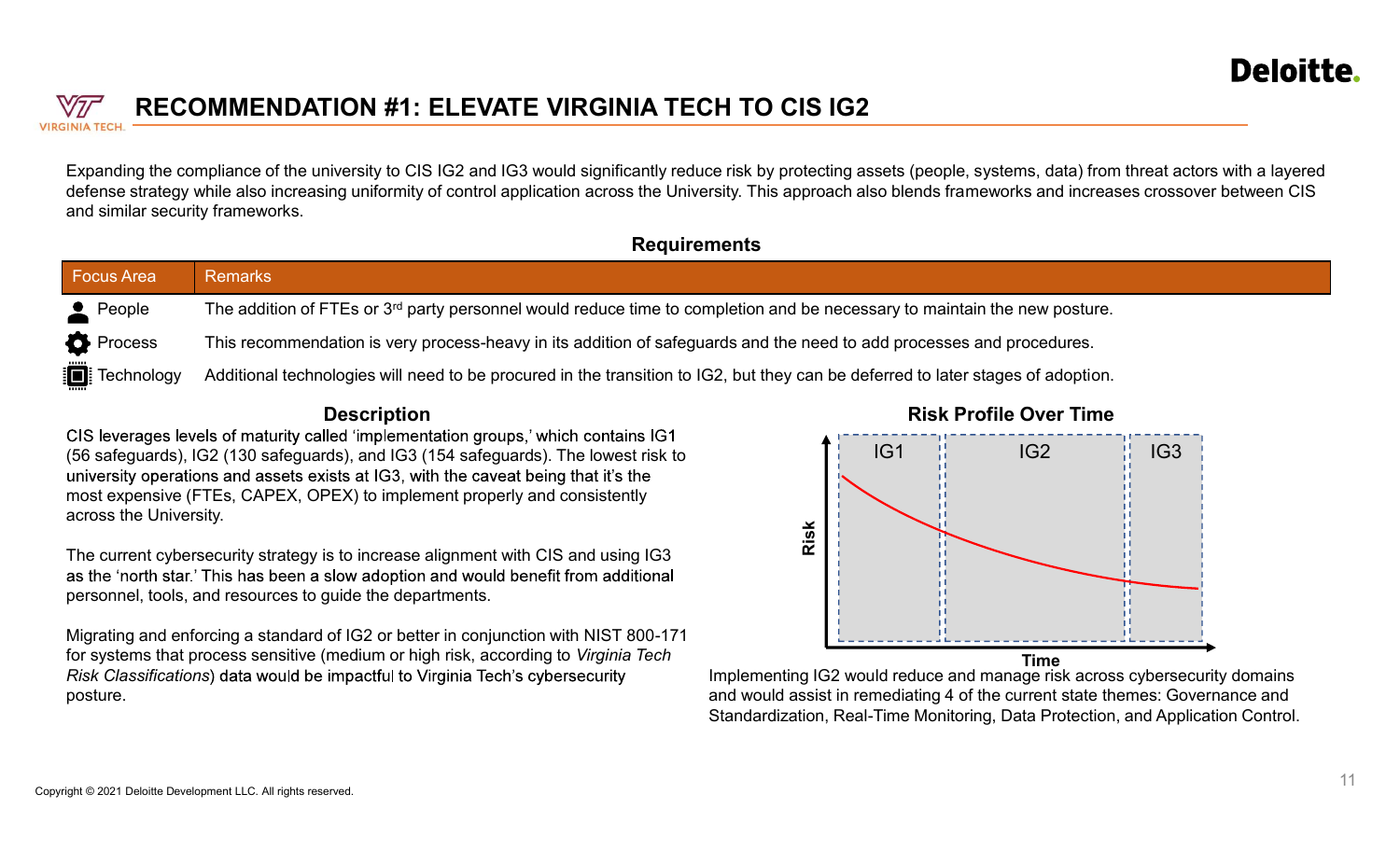

### RECOMMENDATION #6: DEVELOP PROCEDURE GUIDES

| VIF                                                                                                                                                                                                                                                                                                                                                                   | <b>RECOMMENDATION #6: DEVELOP PROCEDURE GUIDES</b>                                                                                                                                                                                                                                                                                                                                                       | <b>Deloitte</b>                                                                                                                                                                                                                                                                                                                                                                                                                                                                                                                  |  |  |  |
|-----------------------------------------------------------------------------------------------------------------------------------------------------------------------------------------------------------------------------------------------------------------------------------------------------------------------------------------------------------------------|----------------------------------------------------------------------------------------------------------------------------------------------------------------------------------------------------------------------------------------------------------------------------------------------------------------------------------------------------------------------------------------------------------|----------------------------------------------------------------------------------------------------------------------------------------------------------------------------------------------------------------------------------------------------------------------------------------------------------------------------------------------------------------------------------------------------------------------------------------------------------------------------------------------------------------------------------|--|--|--|
|                                                                                                                                                                                                                                                                                                                                                                       | gaps, and time restraints within challenged departments.<br><b>Requirements</b>                                                                                                                                                                                                                                                                                                                          | Where CIS v8 and the IT Security Office's minimum security standard drive the great majority of configuration and standards, they aren't prescriptive enough to enable<br>consistency across the University. Consistency eases administrative overhead, assists in spotting security anomalies across the University, and can be enabled with the<br>development of prescriptive documentation on 'how' to implement proper security controls. It also alleviates non-compliance stemming from resourcing issues, security skill |  |  |  |
| <b>Focus Area</b>                                                                                                                                                                                                                                                                                                                                                     | <b>Remarks</b>                                                                                                                                                                                                                                                                                                                                                                                           |                                                                                                                                                                                                                                                                                                                                                                                                                                                                                                                                  |  |  |  |
| $\triangle$ People                                                                                                                                                                                                                                                                                                                                                    |                                                                                                                                                                                                                                                                                                                                                                                                          | The addition of FTEs or 3 <sup>rd</sup> party personnel would be necessary to develop the documents, provide training, and maintain the documents regularly.                                                                                                                                                                                                                                                                                                                                                                     |  |  |  |
| <b>Process</b>                                                                                                                                                                                                                                                                                                                                                        | This solution is purely process-oriented and would add a layer of information to current governance practices that will aid departments in execution.                                                                                                                                                                                                                                                    |                                                                                                                                                                                                                                                                                                                                                                                                                                                                                                                                  |  |  |  |
| <b>F</b> : Technology                                                                                                                                                                                                                                                                                                                                                 |                                                                                                                                                                                                                                                                                                                                                                                                          | This recommendation requires minimal if any acquisition of new technologies as it can exist in a variety of forms already available to Virginia Tech.                                                                                                                                                                                                                                                                                                                                                                            |  |  |  |
|                                                                                                                                                                                                                                                                                                                                                                       | <b>Description</b>                                                                                                                                                                                                                                                                                                                                                                                       | <b>Risk Profile Over Time</b>                                                                                                                                                                                                                                                                                                                                                                                                                                                                                                    |  |  |  |
| The minimum security standard is an impactful step in the right direction for the<br>decentralized governance model that the IT Security Office and Central IT leverage.<br>One common issue that arose from interviews was a resource issue within the IT<br>Security Office preventing the infrastructure security activities from being conducted<br>and enforced. |                                                                                                                                                                                                                                                                                                                                                                                                          | Development    Implementation<br>Enforcement<br>Risk                                                                                                                                                                                                                                                                                                                                                                                                                                                                             |  |  |  |
|                                                                                                                                                                                                                                                                                                                                                                       | Developing procedure guides is the next logical administrative step for directing<br>exactly how to secure systems, and it has potential to alleviate the issues<br>associated with the disconnect and staffing shortage. By clearly outlining how to<br>implement the minimum security standards for each system, overhead on the IT<br>Security Office can be lowered and consistency can be improved. | <b>Time</b>                                                                                                                                                                                                                                                                                                                                                                                                                                                                                                                      |  |  |  |
|                                                                                                                                                                                                                                                                                                                                                                       | The risk associated with this recommendation is directly tied to how it integrates with<br>other recommendations, current security assets, and how the departments can                                                                                                                                                                                                                                   | Developing procedure guides would reduce and manage risk across cybersecurity<br>domains and would assist in remediating all 5 of the current state themes:<br>Governance and Standardization, Real-Time Monitoring, Data Protection,                                                                                                                                                                                                                                                                                            |  |  |  |

#### **Description**

The risk associated with this recommendation is directly tied to how it integrates with other recommendations, current security assets, and how the departments can adopt the new procedures across implementation and enforcement phases.



Developing procedure guides would reduce and manage risk across cybersecurity domains and would assist in remediating all 5 of the current state themes: Governance and Standardization, Real-Time Monitoring, Data Protection, Awareness and Training, and Application Control.

#### Risk Profile Over Time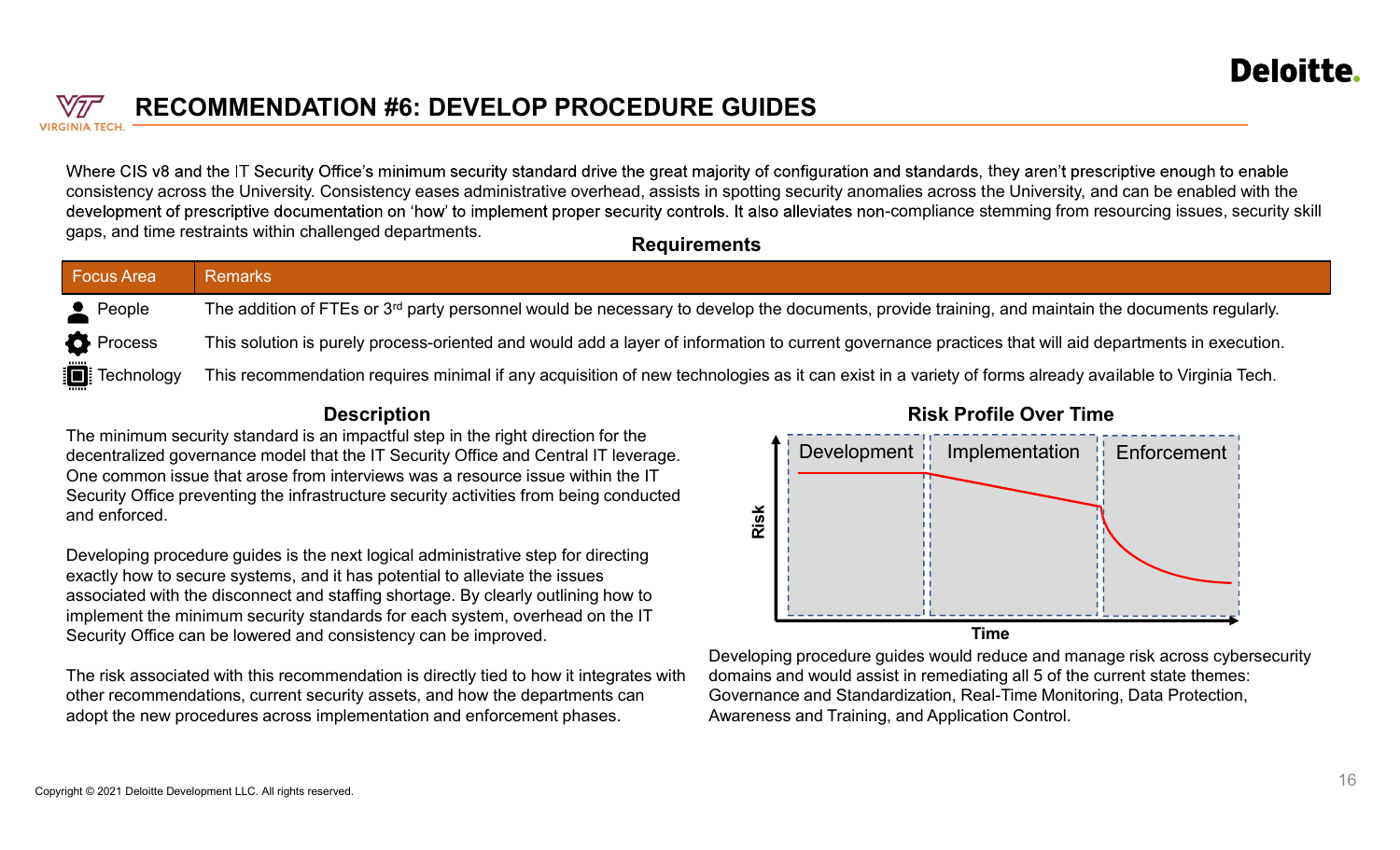

# PROCESS RECOMMENDATIONS

|                | <b>PROCESS RECOMMENDATIONS</b>                                                                                                                                                                                              |                                                                                                                                                                                                                                                                    |                                                                                                                                                                 | Deloitte.                                                                                                                                                                                                                                                                                                                                                             |
|----------------|-----------------------------------------------------------------------------------------------------------------------------------------------------------------------------------------------------------------------------|--------------------------------------------------------------------------------------------------------------------------------------------------------------------------------------------------------------------------------------------------------------------|-----------------------------------------------------------------------------------------------------------------------------------------------------------------|-----------------------------------------------------------------------------------------------------------------------------------------------------------------------------------------------------------------------------------------------------------------------------------------------------------------------------------------------------------------------|
| A TECI<br>#    |                                                                                                                                                                                                                             |                                                                                                                                                                                                                                                                    | These recommendations can be seen as broad strokes or can satisfy outlier controls within the assessment framework.                                             | The table below highlights additional process recommendations based on the Current State Analysis utilizing NIST 800-171 and weighing current needs in CIS v8.                                                                                                                                                                                                        |
|                | <b>Process</b><br>Create or leverage (from another<br>department) personnel standards to align<br>with NIST 800-171 controls                                                                                                | <b>Impact and Risk to Virginia Tech</b><br>The current lack of documentation<br>support for vetting faculty and staff<br>leaves room and risk to onboard faculty<br>and staff who may have records of<br>divulging or damaging sensitive<br>information            | <b>Requirements</b><br>Amend or create standards-<br>documentation to augment personnel<br>controls                                                             | <b>Value to Virginia Tech</b><br>NIST has a personnel security control family that is<br>designed to create due diligence checklists that vet all users<br>for need-to-know and a need for access to systems;<br>implementing these procedures could create higher<br>confidence that users have the appropriate powers that align<br>to their role in the University |
|                | Combine processes for revocation of<br>rights (access, administrator, etc.) with<br>HR functions such as termination,<br>movement within the University, and<br>change of responsibility                                    | The current lack of synchronous rights<br>management creates opportunities for<br>disgruntled faculty and staff (insider<br>threat) to exploit and damage Virginia<br>Tech resources                                                                               | Amend or create a workflow that<br>integrates personnel actions with<br>security activities                                                                     | By integrating certain key security processes into the HR<br>process workflows, it can alleviate overhead associated with<br>managing users and it can prevent users from retaining<br>unneeded rights                                                                                                                                                                |
| $\overline{3}$ | Conduct 'hands-on' assessments of<br>department security implementation to<br>supplement ISORA reporting                                                                                                                    | The current method of self-reporting<br>compliance creates room for error and<br>introduces risk that implementations of<br>security functions are not correct,<br>increasing the chances for Virginia Tech<br>to suffer from breach or asset/reputation<br>damage | This solution requires IT Security Office<br>or external security practitioners to verify<br>correct implementation of security<br>standards at each department | This solution is a due diligence activity that increases fidelity<br>of alignment with IT Security Office standards and provides<br>greater accuracy in department reporting of security<br>alignment                                                                                                                                                                 |
|                | Maintain a milestone document to track<br>security progress and key milestones<br>(commonly called a plan of action and<br>milestones, or POA&M) in compliance<br>and maturity of the University's<br>cybersecurity program | Without a milestone document, efforts<br>are challenging to synchronize across<br>workstreams and creates opportunities<br>for crucial functions to be forgotten or<br>incorrectly deprioritized while making<br>accountability difficult                          | Multiple templates for this documentation<br>exist through reputable sources to aid in<br>guiding organizations to a goal within<br>security                    | A milestone document provides a tool to track progress<br>across departments toward better alignment to security<br>standards with the possibility of being commensurate to a<br>follow-up assessment                                                                                                                                                                 |